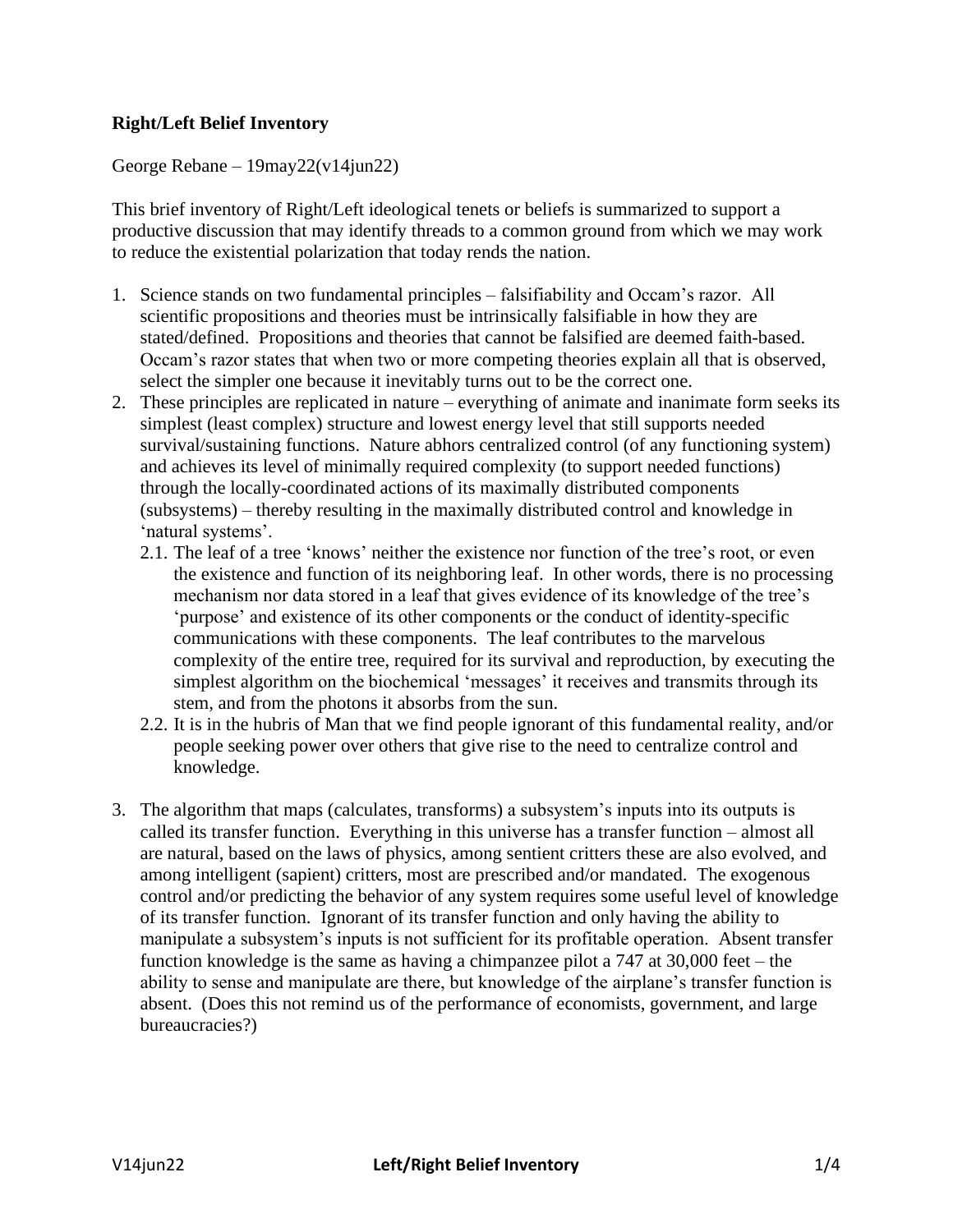- 4. Belief tenets generally attributed to the Right.
	- 4.1. Only the smallest social units (e.g. family, friends, clan, tribe, …) can function efficiently and sustainably within a social contract based on altruistic behavior of its members. The larger the social unit, the more an individual's self-interest guides behavior.
	- 4.2. In any form of governance, public policies based on altruism do not work, and often lead to autocratic alternatives with which to extract desired behaviors. Public policies that recognize and comply with individuals' self-interest will maximize 'common good' with minimum imposed control. (cf. Garrett Hardin's ['Tragedy of the Commons'\)](https://www.hendrix.edu/uploadedFiles/Admission/GarrettHardinArticle.pdf)
	- 4.3. Our three branches of government should hew to their constitutional functions and responsibilities. Specifically, no legislating from the bench or the executive branch.
		- 4.3.1. As does our Constitution, all subsequent laws, regulations, and ordnances should hew to the Bastiat Triangle of Rights – rights of personal security, individual liberty, and private property. Weakening any one, automatically weakens the other two. (Cf. Frederic Bastiat's *[The Law](https://cdn.mises.org/thelaw.pdf)* (1848) that summarizes the writings of our Founders.)
	- 4.4. Congress and state legislatures should constrain legislating to a minimum, and for passed legislation include maximum guidance as to how it should be carried out, leaving implementing bureaucracies minimum latitude to exceed the 'sense of the legislature'. All laws should have sunset provisions that require their periodic re-examination. Reliance on case laws should be minimized.
	- 4.5. Federalism in the distribution of governance is preferred as opposed to concentrating power in a central government. Per our Founders, the several states should act as laboratories of democracy, experimenting with and sharing best practices with other states.
		- 4.5.1. States, in turn, should maximize local control to its counties and municipalities.
		- 4.5.2. Local governments should interfere minimally in the lives and commercial activities of their residents. Local governments should also experiment and adopt best practices from other similar jurisdictions.
		- 4.5.3. Equal opportunity should be maximized; enforced equity should be minimized.
	- 4.6. Each level of government should have maximal say in how it wants to develop and maintain its infrastructures that don't impinge on neighboring jurisdictions. Neighboring jurisdictions should be allowed to negotiate the development and maintenance of their 'shared' infrastructure projects.
	- 4.7. Markets should be regulated, but to the minimum extent possible to maximize freedom of commerce.
	- 4.8. Trickledown economics works, for it's the wealthy and those willing and able to take risks who create jobs and provide for our QoL and the blessings of economic growth.
	- 4.9. Church and state should remain constitutionally separated; however, per the Founders the presence of religious facilities, totems, and observances in public spaces should not be proscribed, but promoted according to the religious practices and preferences of the local citizens.
	- 4.10. Voting is the most sacrosanct communal activity in a democratic republic. Its practice should be restricted and granted only to franchised citizens, the status of whom should be the goal of all permanent residents of the US. Voters have the social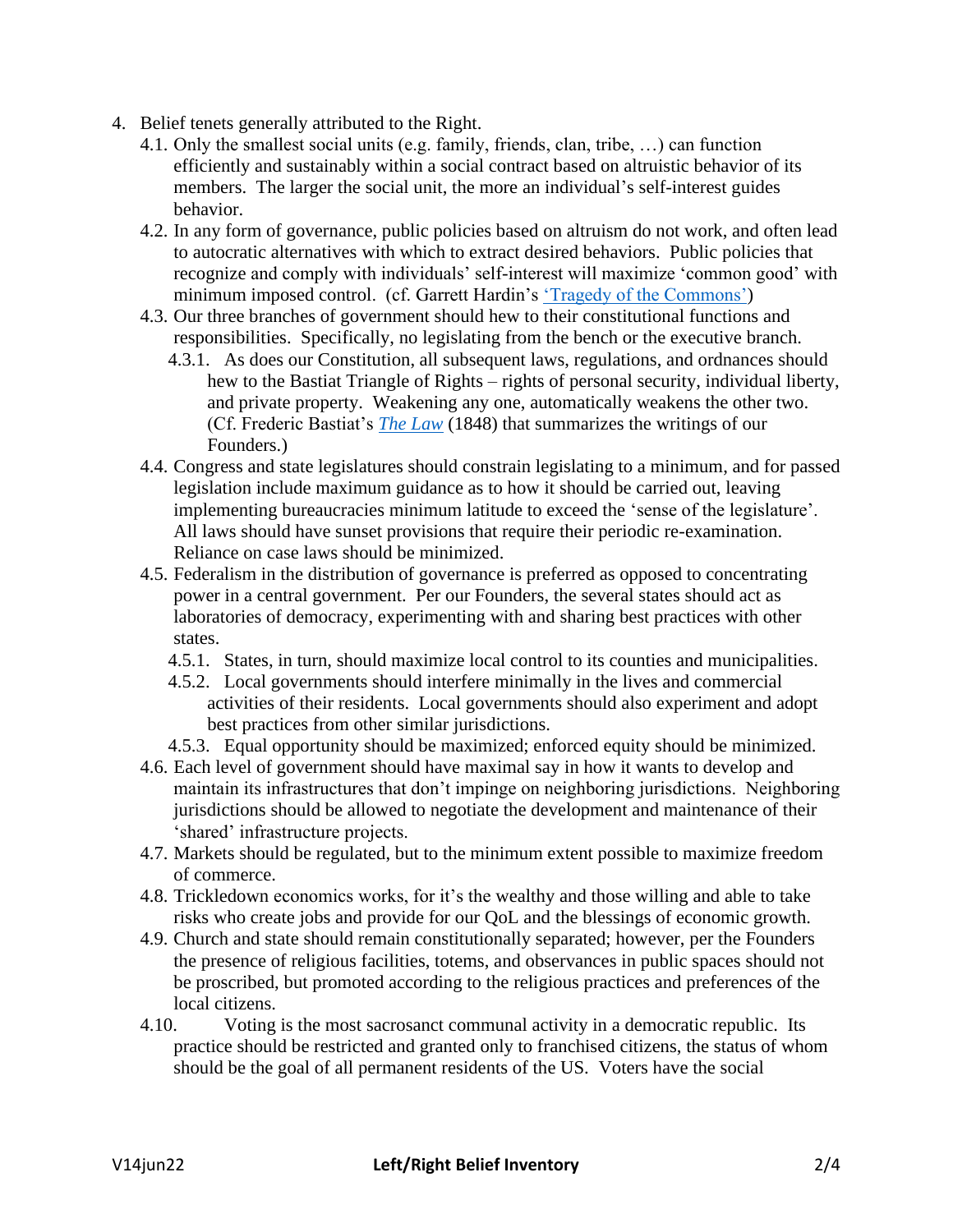responsibility to become knowledgeable, because their vote will affect more than just themselves.

- 4.11. Immigration is a two-party contract between the granting government and the would-be immigrant. Aliens entering illegally are not immigrants. Illegal immigrants are immigrants who have let their legal status lapse while remaining in-country.
- 4.12. To be an 'America First' nationalist is not a pejorative attribute for a citizen. America First does not mean 'America only'.
- 5. Taxation: The Right believes that taxes are generally already too high, and that there is no prescribed limit to how low sufficient tax rates may be to sufficiently fund government.
- 6. Government Participation in Economy: The Right believes that the participation of government in the country's economy is already too high, and that there is no prescribed lower limit to government's role in the economy.
- 7. The Left divides itself into those (pre-intellectuals) who believe that pure democracy is sustainable and will serve as the basis for organizing a society, and those (intellectuals) who believe that the larger populace (hoi polloi) needs a comprehensive government bureaucracy of ideologically uniform elites to interpret laws and develop, prescribe, and enforce society's rules of livelihood so as to achieve the greatest common good.
- 8. Belief tenets generally attributed to the Left
	- 8.1. Well-functioning public policies can be fashioned that depend on the wholesale practice of altruism.
	- 8.2. Open market capitalism does not work since commercial interdependency on both national and global scales does not guarantee equity among peoples or nations.
	- 8.3. Monetary risk is a false notion perpetrated by capitalist economists. Productive behaviors – entrepreneurship, investment, etc – are not affected by regulatory risks or tax rates on profits.
	- 8.4. There should be no intrinsic limit to the extent that government participates in the economy. Similarly, there should be no limit to the levels of taxing the private sector, as long as defined standards of social equity are satisfied.
	- 8.5. In the final analysis, only equitable world orders are not only possible but are also stable, since they are intrinsically socially just.
	- 8.6. To protect the public, socially harmful speech misinformation, disinformation, 'fake news', … - and expressions of all kinds must be proscribed and mediated by the state.
	- 8.7. The development and interchange of ideas in the public forum must be monitored and, if necessary, mediated by government.
	- 8.8. Racism per se is a widely entrenched and self-evident universal practice that requires no further definition or explication. Proactive measures to address this social blight must be implemented in all our institutions.
	- 8.9. Racism is a pervasive behavioral blight that must be identified, isolated, and abolished through collective action.
	- 8.10. America has been and continues to be an intrinsically racist country. The same assessment holds for western colonialist culture(s).
	- 8.11. A peaceful and socially just society is possible only when nationalistic sovereignnation states give way to a global world order that can ensure an equitable distribution of